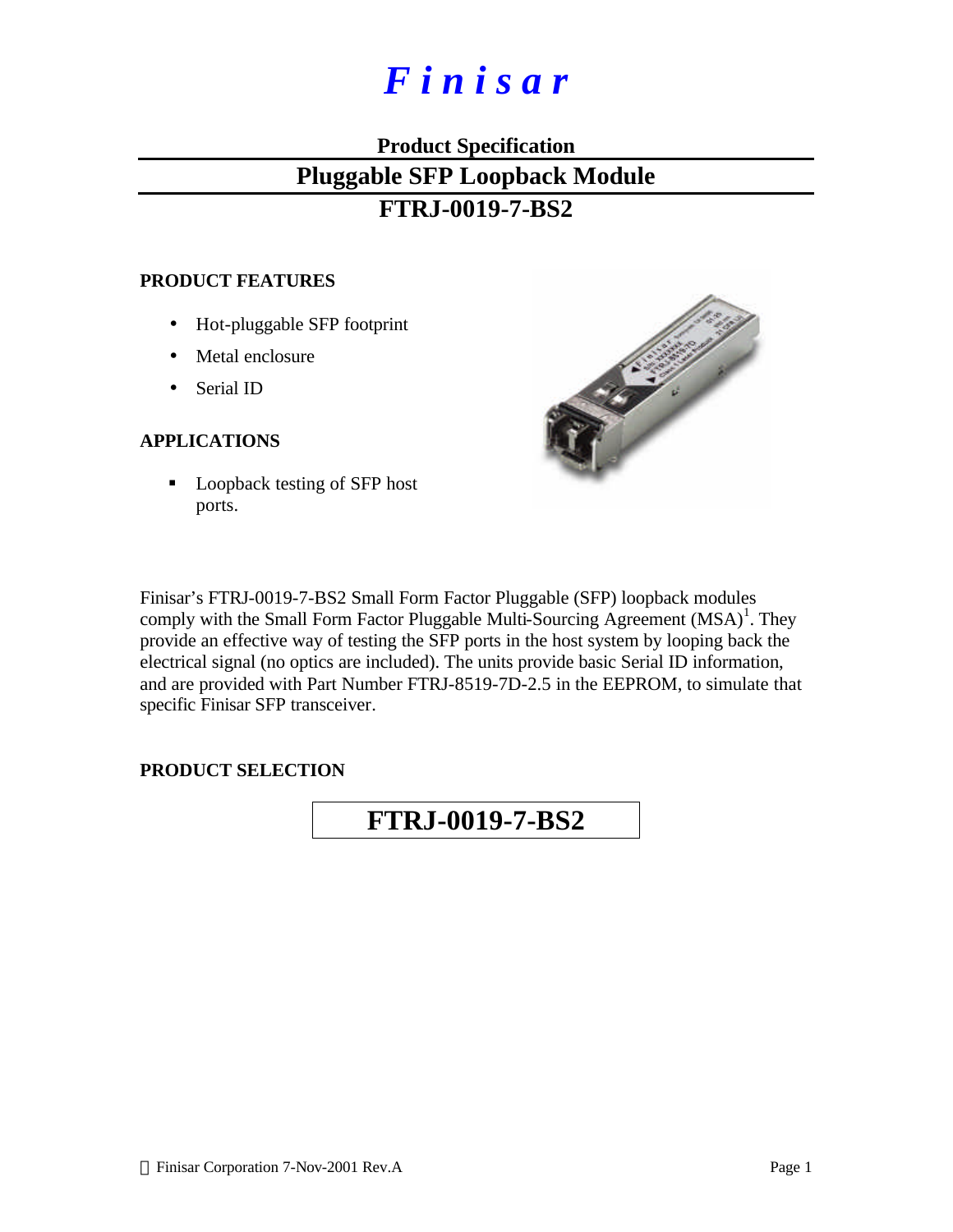# **I. Pin Descriptions**

| Pin            | <b>Symbol</b>               | <b>Name/Description</b>                                                  | Ref.           |
|----------------|-----------------------------|--------------------------------------------------------------------------|----------------|
|                | $\rm V_{EET}$               | Transmitter Ground (Common with Receiver Ground).                        |                |
| $\overline{2}$ | $T_{\rm FAULT}$             | Transmitter Fault. Pulled low.                                           |                |
| 3              | $T_{\rm DIS}$               | Transmitter Disable. Not connected (module has no optical transmiteter). |                |
| $\overline{4}$ | $MOD_$ DEF $(2)$            | Module Definition 2. Data line for Serial ID.                            |                |
| 5              | $MOD_$ <del>DEF</del> $(1)$ | Module Definition 1. Clock line for Serial ID.                           |                |
| 6              | $MOD_$ DEF $(0)$            | Module Definition 0. Grounded within the module.                         |                |
| 7              | Rate Select                 | No connection required.                                                  |                |
| 8              | LOS                         | Loss of Signal indication. Pulled low.                                   | $\mathfrak{D}$ |
| 9              | $\rm V_{EER}$               | Receiver Ground (Common with Transmitter Ground).                        |                |
| 10             | $\rm V_{EER}$               | Receiver Ground (Common with Transmitter Ground).                        |                |
| 11             | $V_{\rm EER}$               | Receiver Ground (Common with Transmitter Ground).                        |                |
| 12             | RD-                         | Receiver Inverted DATA out. Connected to pin 19.                         |                |
| 13             | $RD+$                       | Receiver Non-inverted DATA out. Connected to pin 18.                     |                |
| 14             | $\rm V_{EER}$               | Receiver Ground (Common with Transmitter Ground).                        |                |
| 15             | $V_{CCR}$                   | Receiver Power Supply                                                    |                |
| 16             | $\rm V_{CCT}$               | Transmitter Power Supply                                                 |                |
| 17             | $\rm V_{EET}$               | Transmitter Ground (Common with Receiver Ground).                        |                |
| 18             | $TD+$                       | Transmitter Non-Inverted DATA in. 100 ohm termination between TD+        |                |
|                |                             | and TD-. Connected to pin 13.                                            |                |
| 19             | TD-                         | Transmitter Inverted DATA in. 100 ohm termination between TD+ and        |                |
|                |                             | TD-. Connected to pin 12.                                                |                |
| 20             | $\rm V_{EET}$               | Transmitter Ground (Common with Receiver Ground).                        |                |

Notes:

- 1. Should be pulled up with 4.7k 10kohms on host board to a voltage between 2.0V and 5.5V. MOD\_DEF(0) pulls line low to indicate module is plugged in.
- 2. LOS is pulled low within the module and therefore will always indicate a received signal.



**Diagram of Host Board Connector Block Pin Numbers and Names**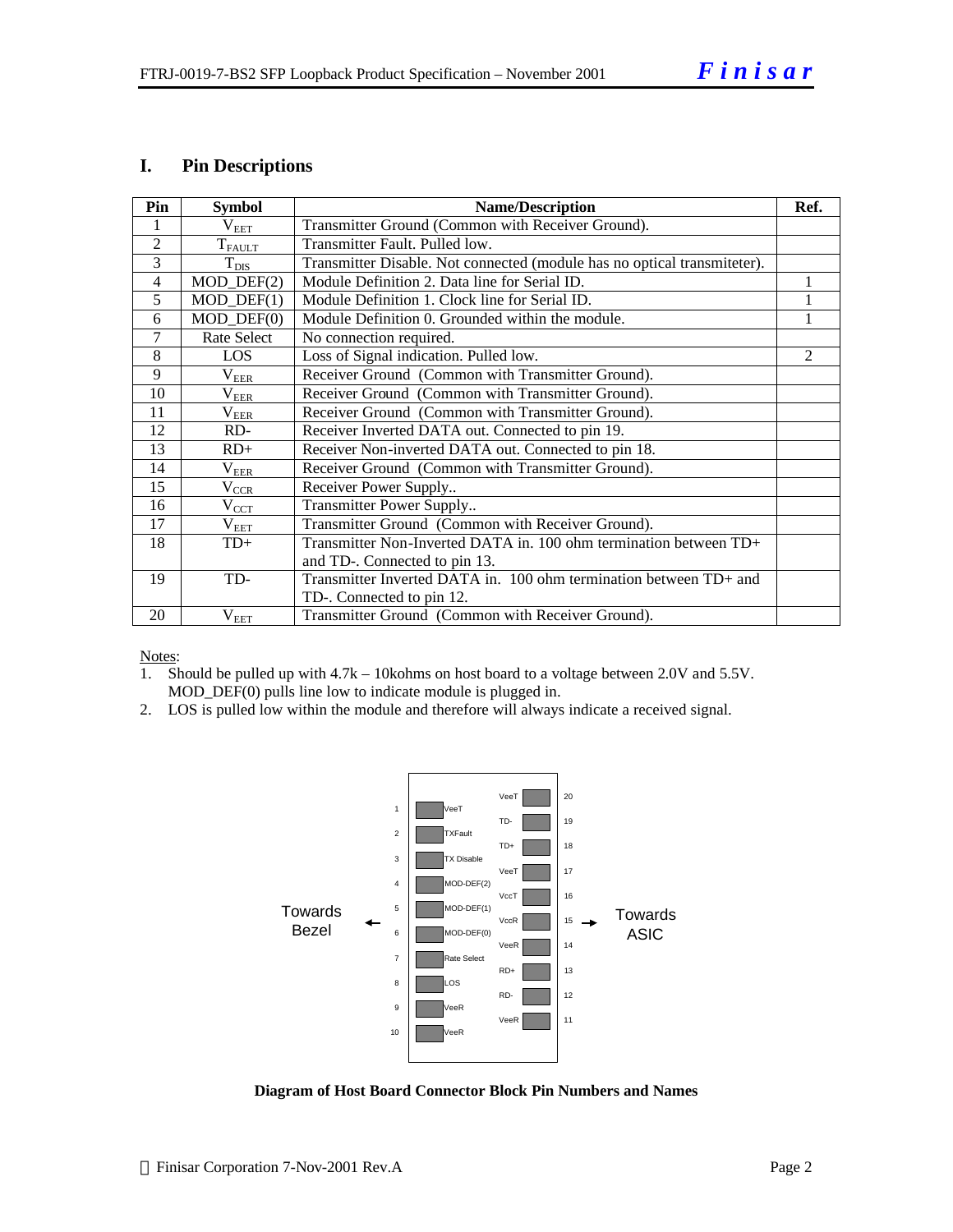#### **II. Absolute Maximum Ratings**

Finisar SFP transceivers have a power supply voltage range of 3.15V to 3.60V and an extended operating temperature range from  $-10^{\circ}$ C to 85 $^{\circ}$ C.

| <b>Parameter</b>                  | Svmbol         | Min   | $\mathbf{T}_{\mathbf{V}\mathbf{p}}$ | Max | Unit | Ref. |
|-----------------------------------|----------------|-------|-------------------------------------|-----|------|------|
| Maximum Supply Voltage            | Vcc            | -0.5  |                                     |     |      |      |
| <b>Storage Temperature</b>        |                | $-40$ |                                     |     |      |      |
| <b>Case Operating Temperature</b> | $\triangle$ OP | -10   |                                     |     |      |      |

#### **III. Electrical Characteristics**  $(T_{OP} = -10 \text{ to } 85 \text{ °C}, V_{CC} = 3.15 \text{ to } 3.60 \text{ Volts})$

| <b>Parameter</b>               | <b>Symbol</b>    | Min  | <b>Typ</b> | <b>Max</b> | Unit | Ref.           |  |
|--------------------------------|------------------|------|------------|------------|------|----------------|--|
| <b>Supply Voltage</b>          | Vcc              | 3.15 |            | 3.60       |      |                |  |
| <b>Supply Current</b>          | Icc              |      |            | <b>TBD</b> | mA   |                |  |
| <b>Transmitter</b>             |                  |      |            |            |      |                |  |
| Input differential impedance   | $R_{in}$         |      | 100        |            | Ω    | 2              |  |
| Single ended data input swing  | Vin, pp          | 200  |            | 1200       | mV   | 3              |  |
| <b>Receiver</b>                |                  |      |            |            |      |                |  |
| Single ended data output swing | Vout, pp         |      |            |            | mV   | 4              |  |
| Data output rise time          | t,               |      |            |            | ps   | 4              |  |
| Data output fall time          | tr               |      |            |            | ps   | $\overline{4}$ |  |
| LOS Fault                      | $V_{LOS\_fault}$ |      |            |            | V    | 5              |  |
| <b>LOS</b> Normal              | $V_{LOS\_norm}$  |      |            |            | V    | 5              |  |

Notes:

1. Supply voltage is necessary only for Serial ID connection. See Section IV.

- 2. Connected directly to TX data input pins.
- 3. We recommend <600mV for best EMI performance.
- 4. Into 100 ohms differential termination. Receiver output is approximately one half of the Transmitter input.
- 5. LOS is pulled low internally, and will therefore always indicate a received signal.

#### **IV. Serial Communications Protocol**

Finisar SFP transceivers support the 2-wire serial communications protocol as defined in the draft SFP MSA<sup>1</sup>. It is very closely related to the  $E^2$ PROM defined in the GBIC standard, with the same electrical specifications.

The SFP serial ID provides access to sophisticated identification information that describes the transceiver's capabilities, standard interfaces, manufacturer, and other information. The serial interface uses the 2-wire serial CMOS  $E^2$ PROM protocol defined for the ATMEL AT24C01A/02/04 family of components.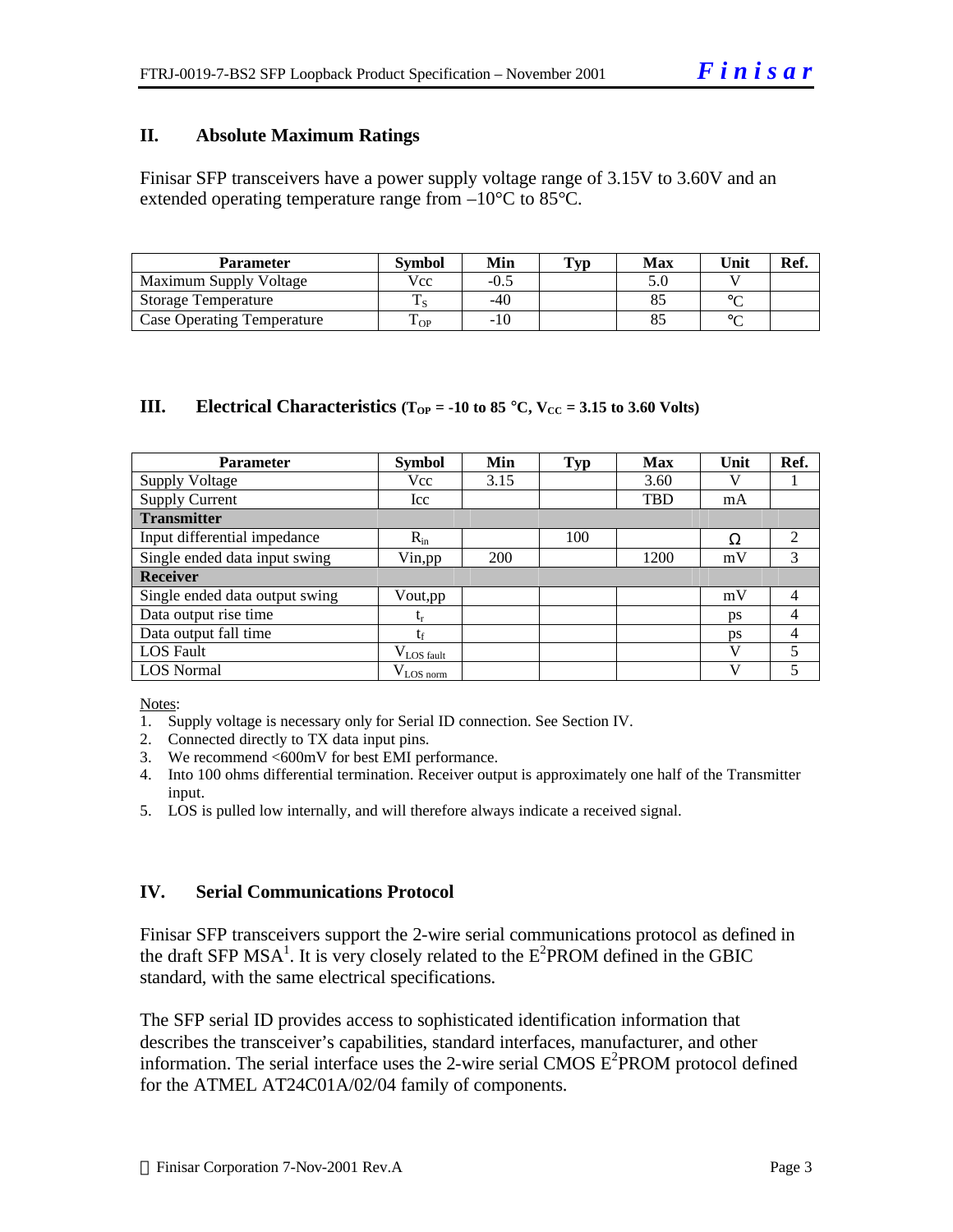When the serial protocol is activated, the serial clock signal (SCL, Mod Def 1) is generated by the host. The positive edge clocks data into the SFP transceiver into those segments of the  $E<sup>2</sup>$ PROM that are not write-protected. The negative edge clocks data from the SFP transceiver.

The serial data signal (SDA, Mod Def 2) is bi-directional for serial data transfer. The host uses SDA in conjunction with SCL to mark the start and end of serial protocol activation. The memories are organized as a series of 8-bit data words that can be addressed individually or sequentially.

For more information, please see the SFP MSA documentation<sup>1</sup> or contact Finisar.

# **V. Mechanical Specifications**

Finisar's Small Form Factor Pluggable (SFP) transceivers are compatible with the dimensions defined by the the SFP Multi-Sourcing Agreement  $(MSA)^{1}$ .



**FTRJ-0019-7-BS2 Mechanical Dimensions (in inches)**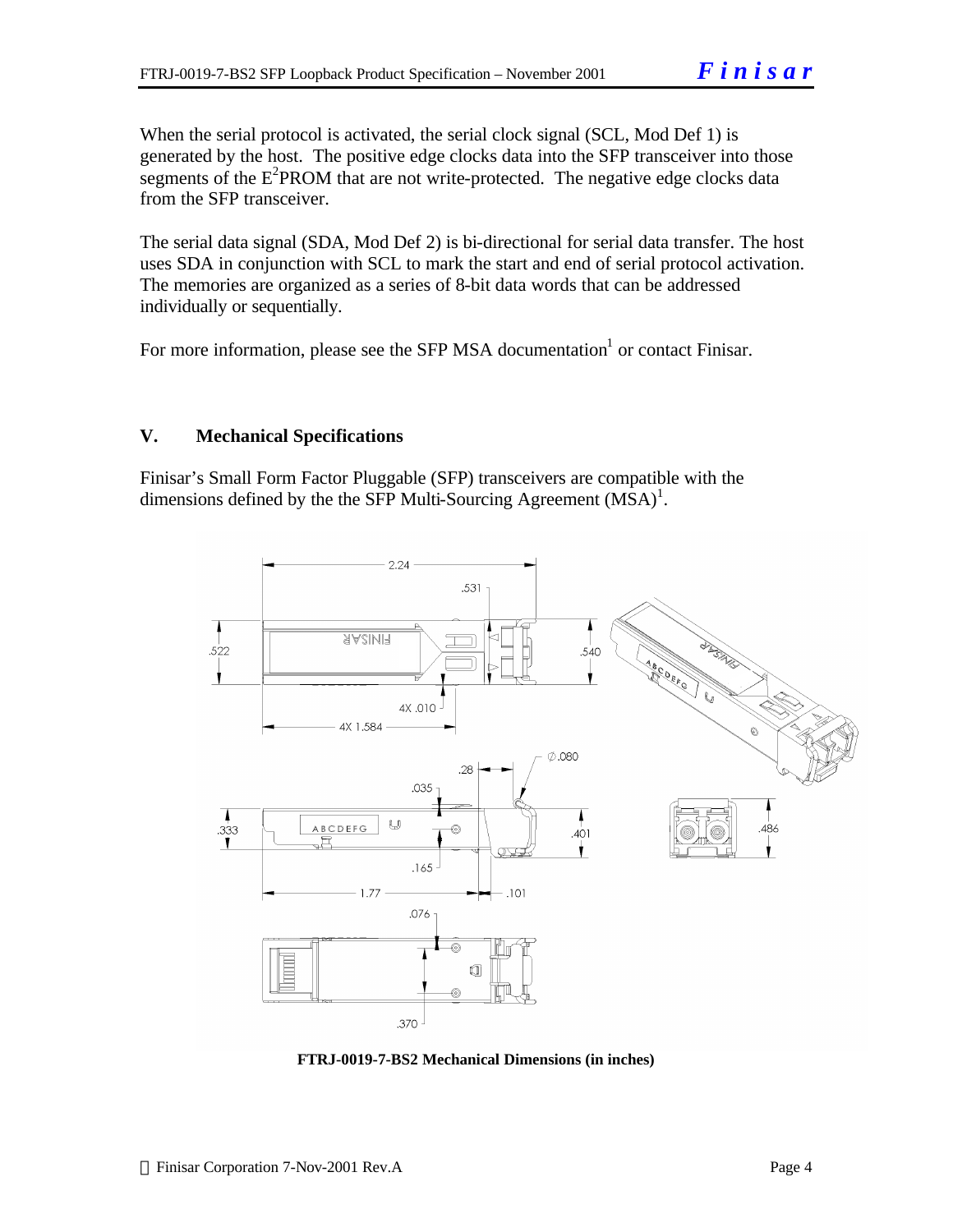

# **VI. PCB Layout Recommendation**

 $\hat{\triangle}$ . Through Holes are Unplated Datum and Basic Dimension Established by Customer Bads and Vias are Chassis Ground, 11 Places

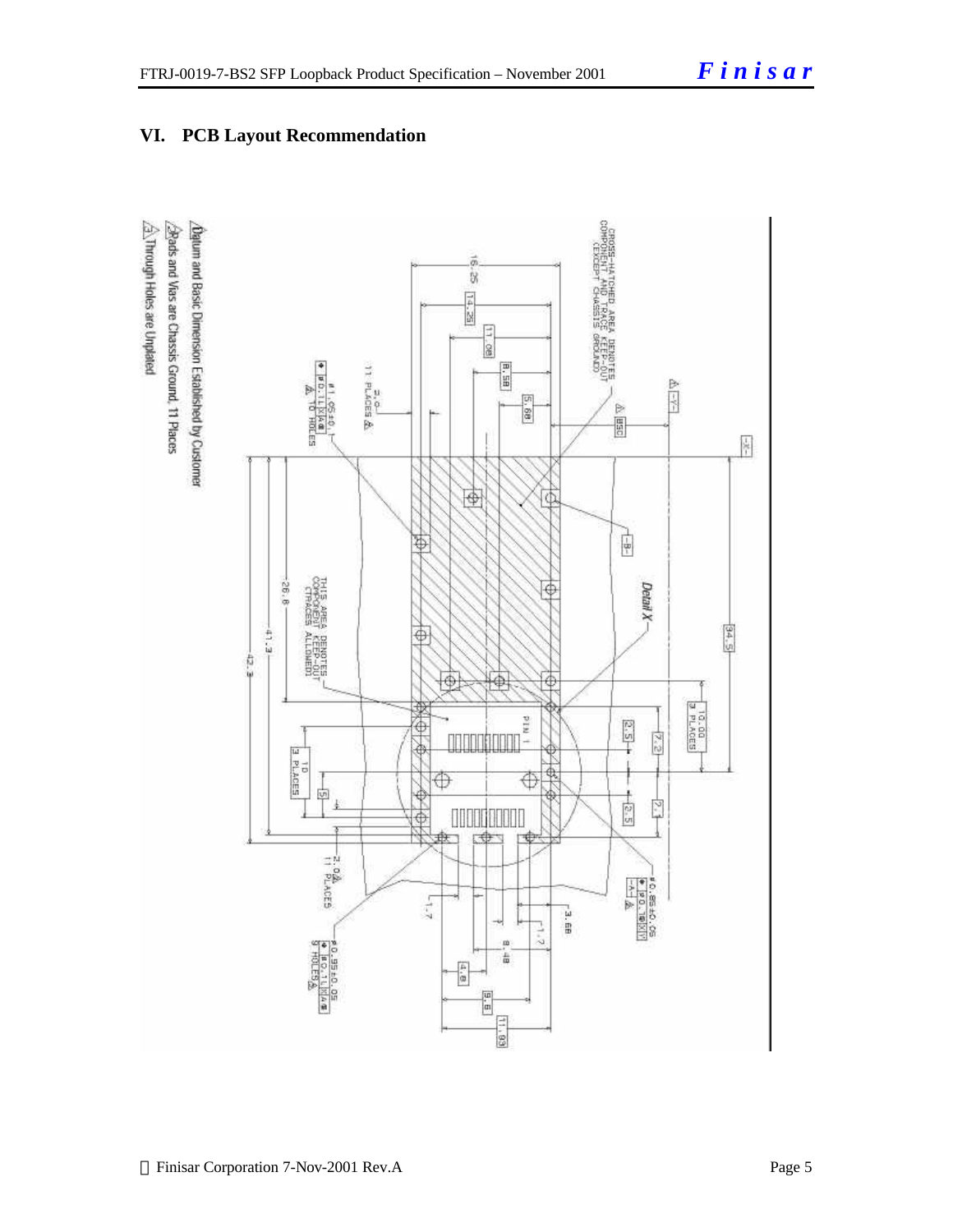